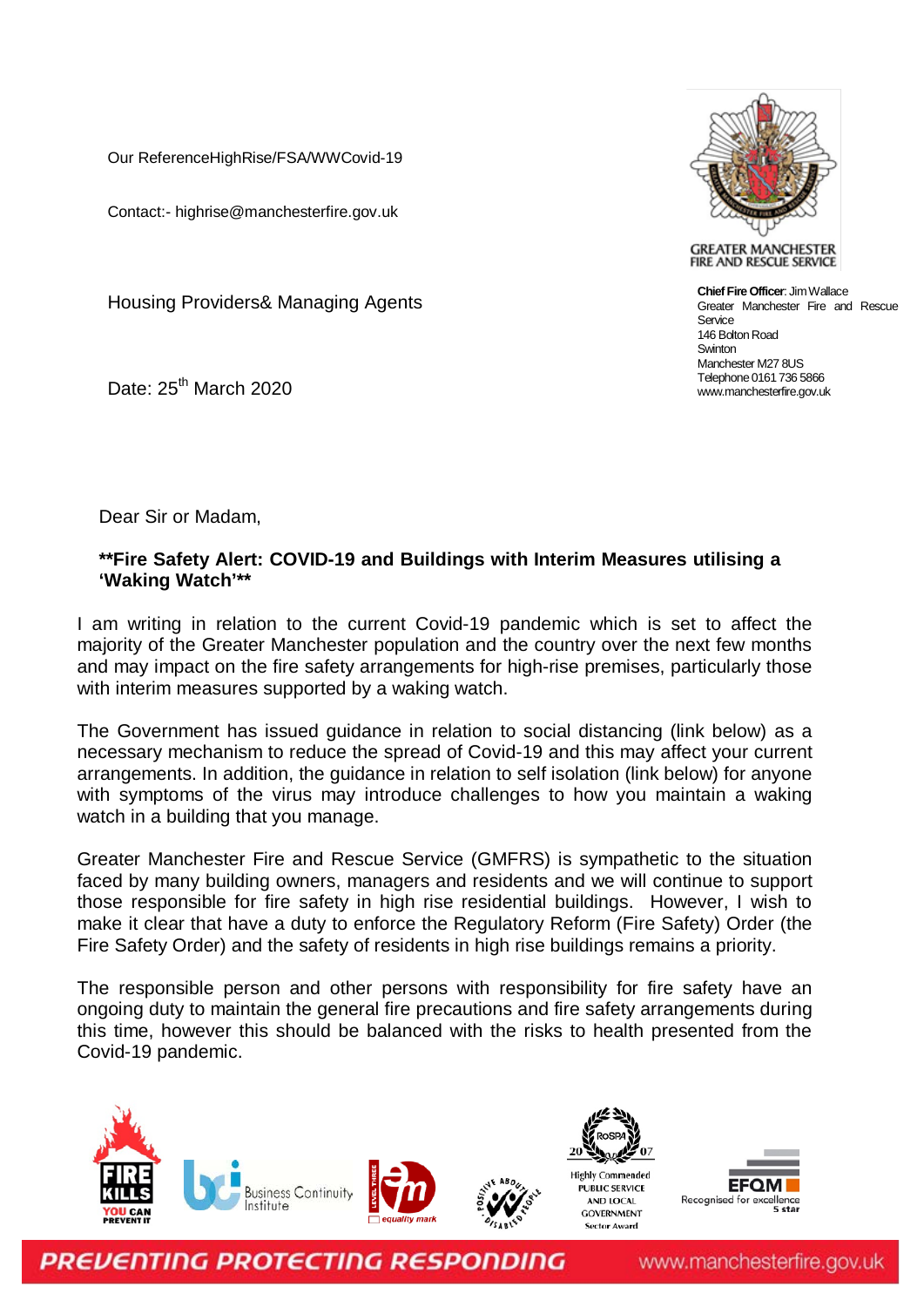If you are utilising a waking watch you should ensure that they have received the guidance on social distancing and that there are adequate facilities available to ensure that both social distancing and hand washing routines can be undertaken in accordance with the advice from Public Health England.

It is therefore recommended that you consider your contingency plans and where necessary review your Fire Risk Assessment to consider necessary fire safety provisions to be taken in the event to reflect the current situation.

GMFRS strongly recommends that where a waking watch is currently the only measure to support an evacuation that you consider the installation of a common fire alarm system.

In order to assist those responsible for fire safety in buildings with interim measures we are issuing the following as guidance for immediate consideration;

- Consider the installation of a common fire alarm system in accordance with Appendix 2 of NFCC guidance
- Consider the resilience of existing arrangements liaising with third party contractors where necessary
- The National Fire Chiefs Council has confirmed that they consider that personnel providing waking watch functions should be considered key workers as they are providing key public services and critical safety functions in order to keep homes safe. Please refer to the Government's guidance which expressly states that If workers think they fall within the critical categories above they should confirm with their employer that, based on their business continuity arrangements, their specific role is necessary for the continuation of this essential public service (link below)
- Notify GMFRS where you have concerns about your wakeful watch provision or where you intend to reduce or terminate it.
- Ensure all waking watch staff are taking precautions in line with Government advice
- Review your fire risk assessment to consider any necessary measures to be taken to ensure an equivalent level of coverage can be maintained in the event of staff or personnel illness
- Communicate regularly with residents to inform them of the fire safety arrangements and to ensure they are keeping safe from fire, i.e. test smoke alarms regularly

In the event that you have exhausted all contingency plans and the viability of your wakeful watch is in doubt, then you should immediately do the following;

- Contact GMFRS to discuss your proposals
- Confirm fire safety arrangements with all residents, including advice on what to do in the event of fire
- Consider relocating vulnerable residents, this must be balanced against the risk to health posed by Covid-19

The current situation is unprecedented and extremely dynamic and is under constant review, therefore in all instances we encourage you to have open dialogue with GMFRS and residents, to ensure that the risk from fire remains managed, and that all necessary precautionary measures are taken.